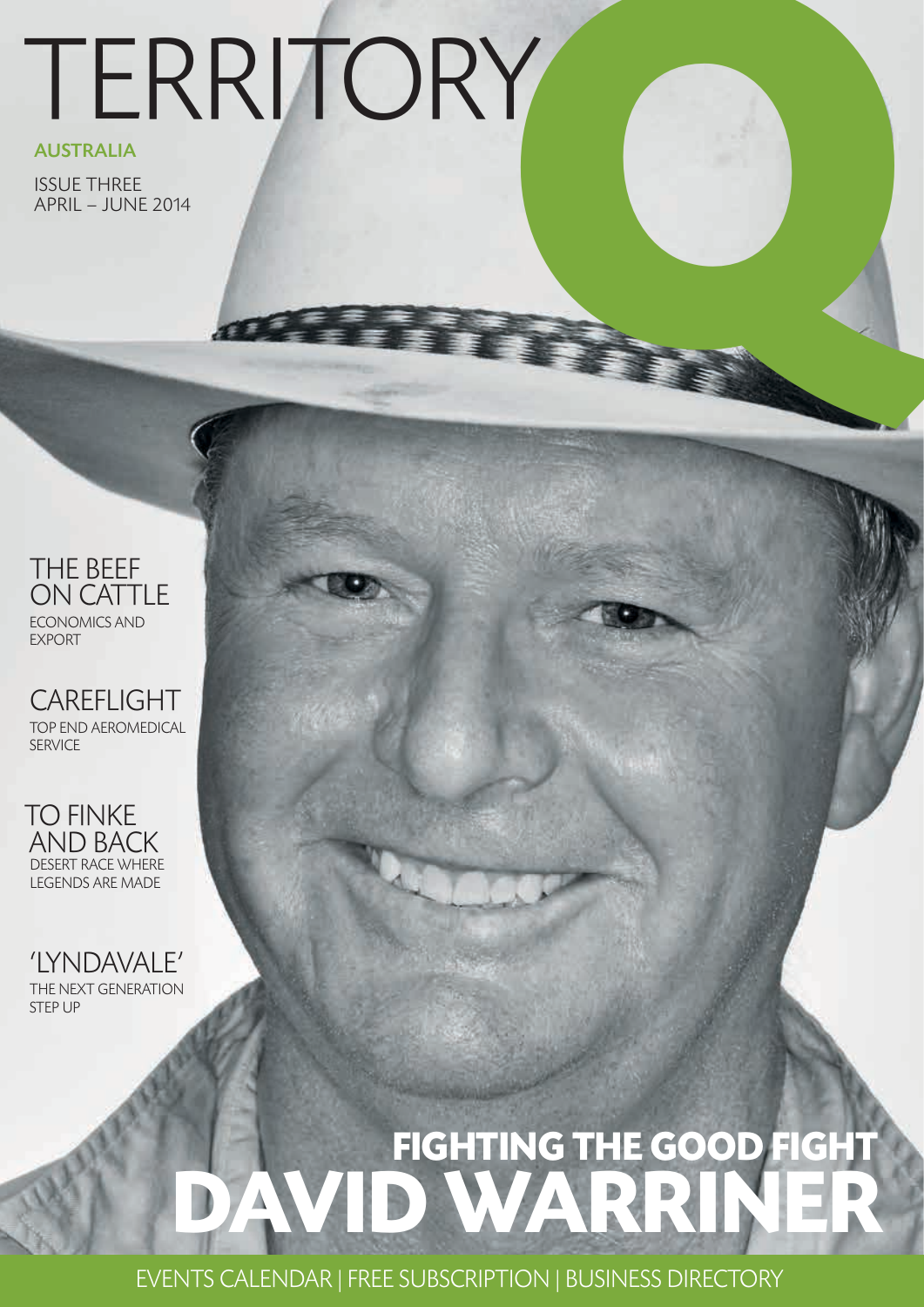

#### *David Warriner knew from the time he was knee-high to a Brahman bull that he would be a cattleman.*

"It never crossed my mind to be anything else," he says.

David was brought up on cattle stations and is now the consulting manager to the Tipperary Group of Stations, which sprawl across 7500 square kilometres west of the Adelaide River, 200 kilometres south of Darwin.

He has also taken on one of the toughest of jobs at the toughest of times – president of the Northern Territory Cattlemen's Association.

His story may have ended abruptly and violently long before it became obvious that he was going to make a name for himself in the pastoral industry.

David fractured his skull during a rodeo at Daly Waters in 1985 when he was only 20 and, therefore, feeling indestructible.

"The horse just bolted across the arena crashing into the end rails. I bailed out and landed on my head." He was working as a jackaroo on

Newcastle Waters at the time and billionaire owner Kerry Packer offered to fly him to Sydney for treatment in

his private jet.

But David recovered in Katherine Hospital after being "pretty ordinary" for a long while.

Three years later, he crash-landed a light aircraft after engine failure while flying in arid country west of Newcastle Waters. Miraculously, he was unscathed.

"And apart from a car accident, I haven't had any brushes with death since then," he says. "Three is enough."

David was born in Alice Springs in 1965 while his dad Ken managed Kenmore Park station, which is now Aboriginal-owned land.

There was a terrible drought during the first years of his life and when it finally





rained, apparently he ran under the house in fear with the dogs

Sadly, his mother suffered from breast cancer for many years before her death in 1971, and he and his younger brother Geoff were often cared for by Aboriginal nannies.

David was one of only a few non-Indigenous people in the vastness of the Central Australian cattle country and his father says he more or less spoke Pitjanjatjara before he spoke English.

The family later moved to Mt House station in the Kimberley and then Brunette Downs on the Barkly Tableland.

"Life was very simple for us all when we were little kids," he says. "The Aboriginal people went hunting for food in the traditional way, and often took us along. There were plenty of corroborees at night time.

"It was all such a great thing to experience, so rare and mostly lost nowadays.

WORDS: NIGEL ADLAM. PHOTOS: GLENN CAMPBELL (COVER) AND SUPPLIED.

## **FIGHTING THE GOOD FIGHT**